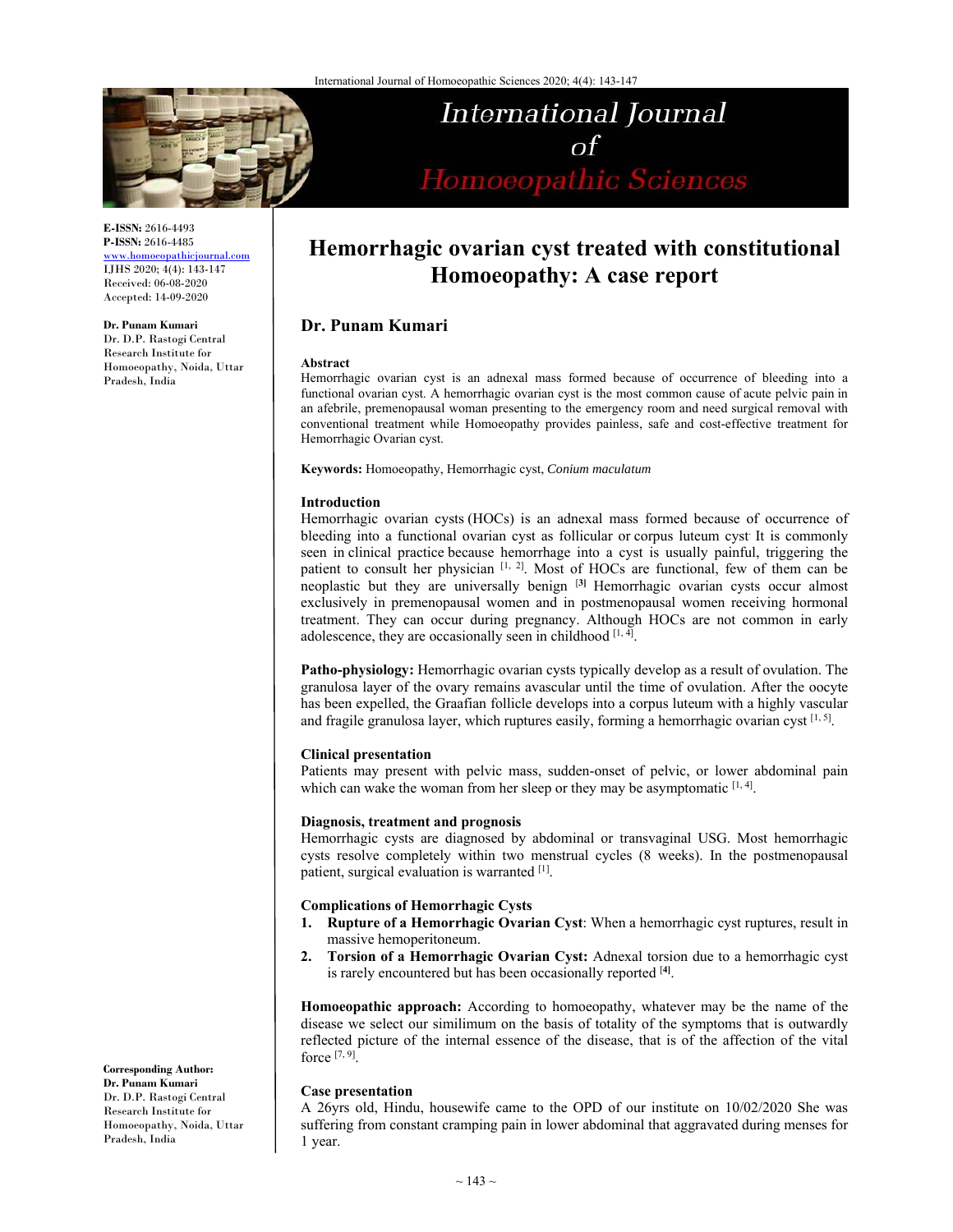She was having late and scanty menses. She was also having complaints of vertigo especially in morning when she woke from sleep with sensation of everything is moving in a circle while turning, reeling sensation while standing and severe constipation.

**Mental generals:** Anger at trifles, brooding nature, irritability of mind especially during menses, wants to be alone.

## **Physical general**

Appetite was good, thirst was normal, had no specific desires and aversions, clean and moist tongue, Her stool was hard, passed with difficulty with ineffectual urge, urine was clear, moderate perspiration, sound sleep.

**Menstrual and obstetric history**: menses was late, scanty and painful. LMP- 27/01/2020

She has a 2 yrs. old daughter, no history of abortion or miscarriage.

Particulars: Pain in pubic region indicating pain in ovaries, cramping pain in lower abdomen, vertigo in morning after waking, reeling sensation while standing with sensation as if everything turning in circle, cyst in ovary.

## **Past history:** NP **Family history:** NP

#### **Evaluation of symptoms**

- Anger at trifles
- Brooding nature
- irritability especially during menses
- Wants to be alone
- Ineffectual urging and straining while passing stools.
- **Hard stools.**
- Menses late and scanty.
- Pain in pubic region indicating pain in ovaries during menses.
- Cramping pain in lower abdomen aggravated during menses.
- Vertigo in morning after waking, reeling sensation while standing, sensation as if everything is turning in circle.
- Cyst in ovary.

## **Miasmatic analysis [6, 7, 8].**

## **Psoric Miasm**

- Anger at trifles.
- Irritability especially during menses.
- Ineffectual urging and straining while passing stools.
- **Hard stools.**
- Menses late and scanty.
- Cramping pain in lower abdomen aggravated during menses.
- Vertigo.

## **Sycotic miasm**

- Brooding nature.
- Cyst in ovary.

Predominant maims was psoro-sycotic.

#### **Repertorization [10].**

Repertorization was done by using RADAR 10 Software for windows; Schroyens F; Synthesis, shown in table 1

| <b>Table 1:</b> Show the analysis contains radar remedies and Symptoms |  |  |
|------------------------------------------------------------------------|--|--|
|                                                                        |  |  |

| 06. STOOL - HARD |                  | 01. MIND - ANGER - trifles; at<br>02. MIND - BROODING<br>03. MIND - IRRITABILITY - menses - during<br>04. MIND - COMPANY - aversion to<br>05. RECTUM - CONSTIPATION - ineffectual urging and straining<br>07. FEMALE GENITALIA/SEX - MENSES - late, too - scanty<br>08. FEMALE GENITALIA/SEX - PAIN - Ovaries - menses - during<br>09. FEMALE GENITALIA/SEX - TUMORS - Ovaries - cysts<br>10. ABDOMEN - PAIN - cramping, griping - Hypogastrium - menses - during<br>11. VERTIGO - MORNING - rising - on<br>12. VERTIGO - REELING - standing<br>13. VERTIGO - TURNING; as if - everything were turning in a circle; as if |                       |                                                   |                                                        |                                 |                                      |                            |                                             |                                                  |                                                                                                         |                                                           |                                                                                 |                                                              |                                                   | 1<br>1<br>1<br>227<br>1<br>1<br>1<br>1<br>1<br>1<br>1<br>1<br>1 |
|------------------|------------------|---------------------------------------------------------------------------------------------------------------------------------------------------------------------------------------------------------------------------------------------------------------------------------------------------------------------------------------------------------------------------------------------------------------------------------------------------------------------------------------------------------------------------------------------------------------------------------------------------------------------------|-----------------------|---------------------------------------------------|--------------------------------------------------------|---------------------------------|--------------------------------------|----------------------------|---------------------------------------------|--------------------------------------------------|---------------------------------------------------------------------------------------------------------|-----------------------------------------------------------|---------------------------------------------------------------------------------|--------------------------------------------------------------|---------------------------------------------------|-----------------------------------------------------------------|
|                  |                  |                                                                                                                                                                                                                                                                                                                                                                                                                                                                                                                                                                                                                           |                       |                                                   |                                                        |                                 |                                      |                            |                                             |                                                  |                                                                                                         |                                                           |                                                                                 |                                                              |                                                   |                                                                 |
| Con.             |                  | nat-n.<br>$M_{\rm C}$ .                                                                                                                                                                                                                                                                                                                                                                                                                                                                                                                                                                                                   | bell.                 | plat.                                             | <b>nux</b> y.                                          | SBP.                            | calc.                                | acon                       | Py.                                         | lach.                                            | phos.                                                                                                   | sulph.                                                    | <b>KOla</b>                                                                     | graph.                                                       | Cocc.                                             | <b>MUS</b>                                                      |
| 1                | $\overline{2}$   | 3                                                                                                                                                                                                                                                                                                                                                                                                                                                                                                                                                                                                                         | 4                     | 5                                                 | 6                                                      | 7                               | 8                                    | 9                          | 10                                          | 11                                               | 12                                                                                                      | 13                                                        | 14                                                                              | 15                                                           | 16                                                | 17                                                              |
| 12<br>21         | 10<br>20         | 10<br>18                                                                                                                                                                                                                                                                                                                                                                                                                                                                                                                                                                                                                  | 10<br>17              | 10<br>17                                          | 9<br>19                                                | 9<br>15                         | 9<br>14                              | 9<br>11                    | 8<br>16                                     | 8<br>16                                          | 8<br>16                                                                                                 | 8<br>14                                                   | 8<br>9                                                                          | $\overline{7}$<br>14                                         | 7<br>12                                           | 7<br>12                                                         |
| <b>In</b><br>Ē   | в<br>Ę<br>∎<br>H | 團<br>₽<br>8                                                                                                                                                                                                                                                                                                                                                                                                                                                                                                                                                                                                               | Ē<br>D<br>圃<br>画<br>E | 鴎<br>园<br>■<br>齏<br>菌<br>$\overline{\phantom{a}}$ | H<br>S<br>■<br>■<br>Œ<br>$\overline{\phantom{a}}$<br>۰ | ■<br>■<br>n<br>٠<br>٠<br>٠<br>O | ß<br>剄<br>٠<br>麴<br>۰<br>٠<br>۰<br>u | 關<br>廫<br>٠<br>٠<br>۰<br>× | $\frac{1}{2}$<br>堕<br>٠<br>п<br>٠<br>۰<br>٠ | 屬<br>٠<br>■<br>n<br>圎<br>$\frac{1}{2}$<br>Œ<br>۰ | □<br>$\frac{1}{2}$<br>$\qquad \qquad \blacksquare$<br>×<br>脇<br>■<br>圖<br>■<br>$\overline{\phantom{a}}$ | 隐<br>藤<br>■<br>$\overline{\phantom{0}}$<br>$\ddot{}$<br>۰ | 圓<br>H<br>$\blacksquare$<br>$\qquad \qquad \blacksquare$<br>$\blacksquare$<br>٠ | ٠<br>S.<br>■<br>9<br>編<br>$\overline{\phantom{0}}$<br>■<br>۰ | $\overline{\phantom{a}}$<br>٠<br>۰<br>5<br>劚<br>٠ | ۳<br>$\overline{a}$<br>F<br>Ī<br>圓<br>$\overline{\phantom{0}}$  |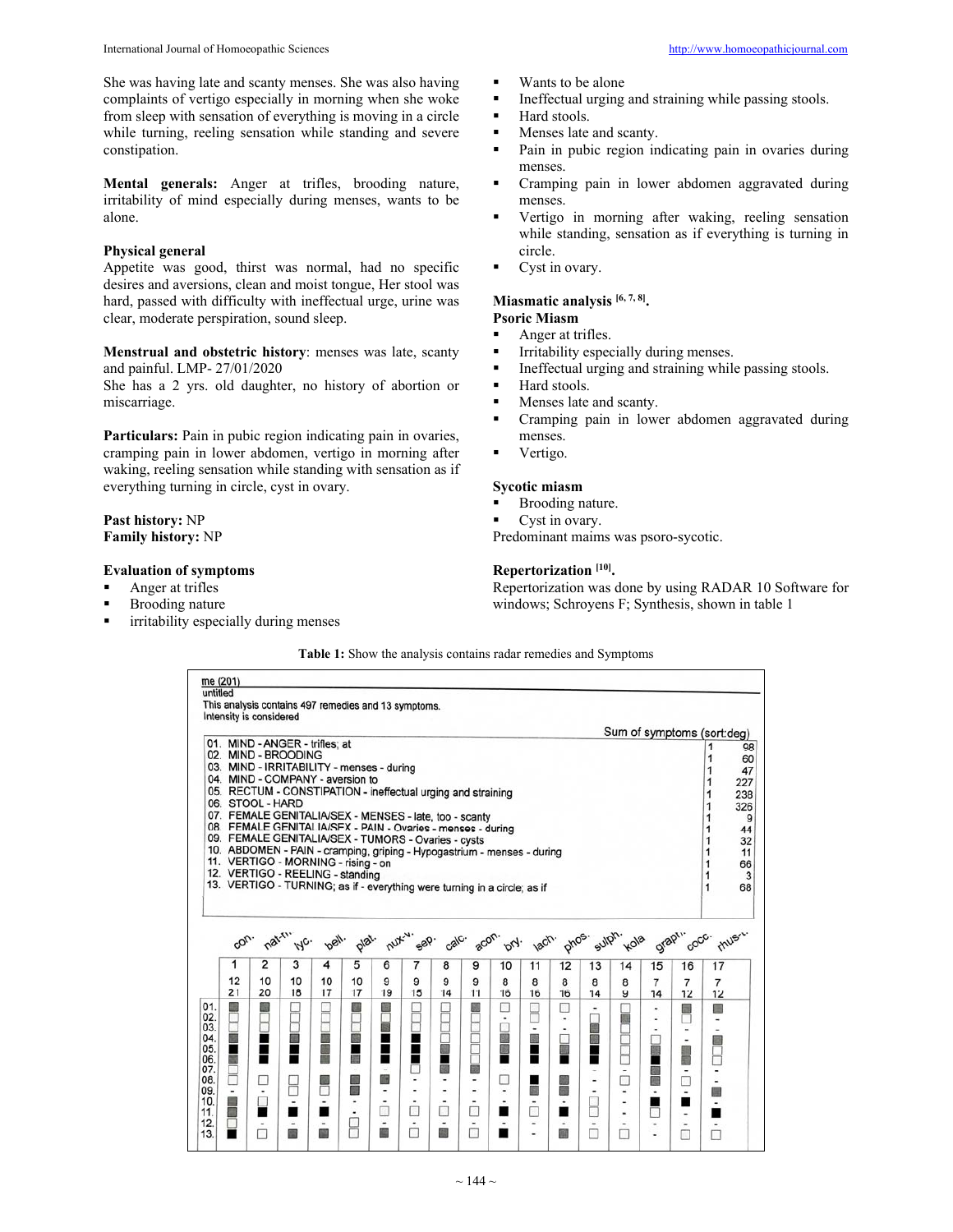## **Basis of Prescription**

The medicine was prescribed on the basis of Repertorization

and the characteristic symptoms of the drug.

**Follow- ups:** done at regular interval. Follow- up chart shown in table 2

| Date     | <b>Symptoms</b>                                                                                                                                                                            | <b>Prescription</b>                                              |
|----------|--------------------------------------------------------------------------------------------------------------------------------------------------------------------------------------------|------------------------------------------------------------------|
| 18/02/20 | Pain in lower abdomen was same, vertigo better, constipation - better                                                                                                                      | Sac Lac/TDS/7 Days                                               |
| 03/03/20 | Pain in lower abdomen was same, other symptoms were slightly better                                                                                                                        | Conium maculatum 1M/1 Dose<br>followed by Sac Lac/TDS for 7 days |
| 13/03/20 | pain in lower abdomen was better<br>LMP-07/03/20, menstrual pain was better than before with moderate flow, vertigo and<br>constipation were better than before, mental generals were same | Sac Lac/TDS/7 DAYS                                               |
|          | 20/03/20 Pain in lower abdomen was much better, vertigo was absent, constipation was much better                                                                                           | Sac Lac/TDS/15 Days                                              |

**Table 2:** follow-ups

USG of whole abdomen done on 13/03/20 shown no evidence of any cystic or solid mass lesion on either side while the previous report shown left adenexal anechoic lesion of size 40x43 mm done on 04/11/19.

| Noida<br>Care Beyond Cure                    | Govt. Approved MTP Center<br>A-93, 9ec-34, NOIDA - 201 307<br>PHONE: 0120-4243885, 9654121911<br>E-mail: manashospitalnoida@gmail.com<br>www.manashospital.com |
|----------------------------------------------|----------------------------------------------------------------------------------------------------------------------------------------------------------------|
| Referred By :-                               | Age/ Sex :- 26 Y/F                                                                                                                                             |
|                                              | Date.<br>$: -04/11/2019$                                                                                                                                       |
|                                              | Screening USG Lower Abdomen                                                                                                                                    |
| Urinary Bladder :-                           |                                                                                                                                                                |
| Well distended.                              |                                                                                                                                                                |
| Contents are normal and echo free.           |                                                                                                                                                                |
| Walls are smooth and regular.                |                                                                                                                                                                |
| Uterus-                                      |                                                                                                                                                                |
| It measures 62 x 29 mm                       |                                                                                                                                                                |
| Anteverted & anteflexed.                     |                                                                                                                                                                |
| Myometrial echo texture is normal.           |                                                                                                                                                                |
| Endometrial thickness is 11.6 mm.            |                                                                                                                                                                |
| Uterine cavity is empty.                     |                                                                                                                                                                |
| Adenexa - Right adenaxe is normal.           |                                                                                                                                                                |
|                                              | Left adenaxe shows anechoic lesion with internal echoes and septation in it, of                                                                                |
| size 40 x 43 mm.                             |                                                                                                                                                                |
|                                              |                                                                                                                                                                |
|                                              |                                                                                                                                                                |
| Pouch of Doughlas is clear.                  |                                                                                                                                                                |
| IMPRESSION :- Left Adriexal Hemorrhagic Cyst |                                                                                                                                                                |
| Please correlate clinically                  |                                                                                                                                                                |
|                                              | Dr.Anu Kaushik (M.D)                                                                                                                                           |
|                                              | Consultant Radiologist                                                                                                                                         |

**Fig 1:** USG report before treatment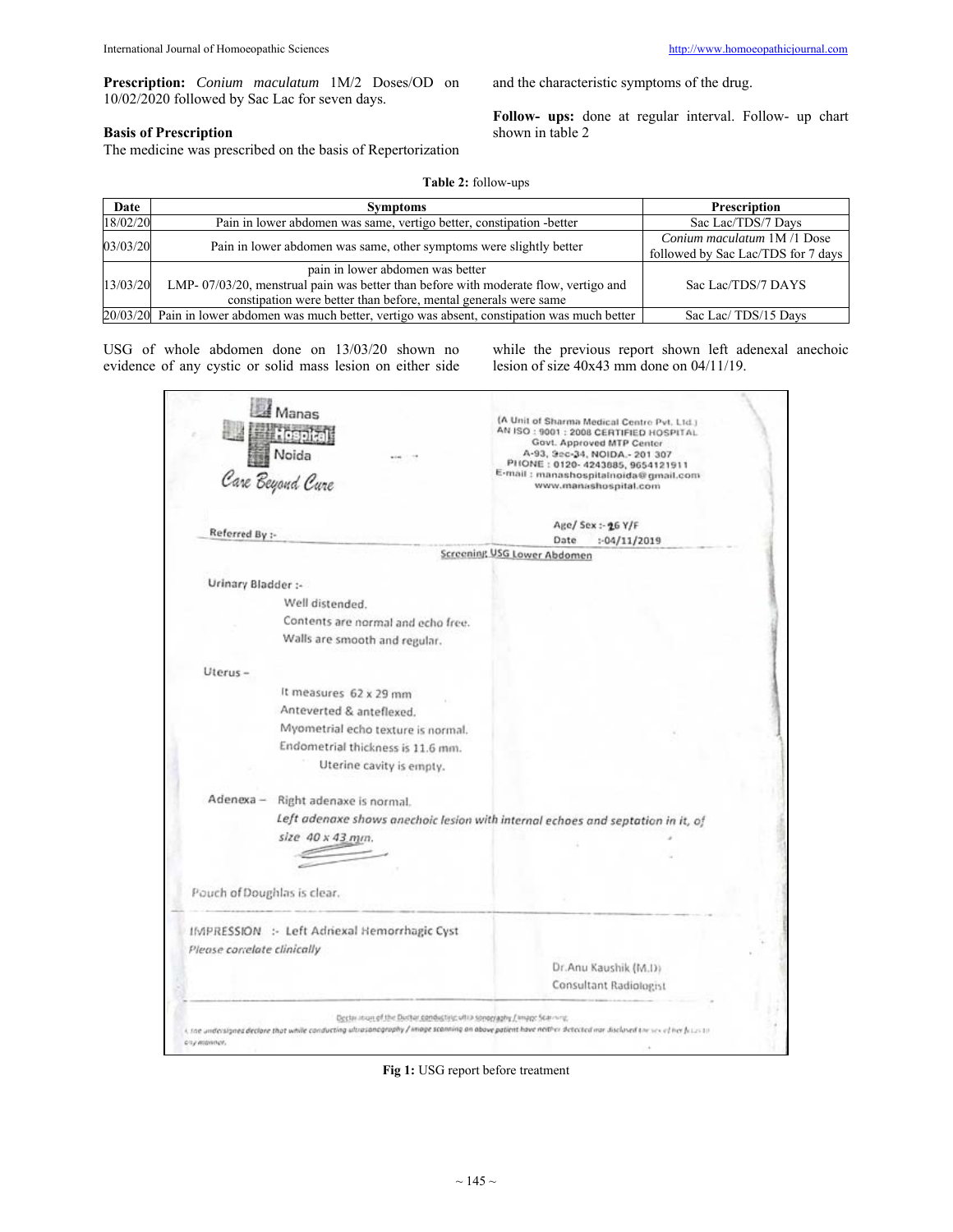

**Fig 2:** USG report: After treatment

#### **Discussion**

Hemorrhagic ovarian cyst is a kind of disease which needs surgical intervention on emergency basis. Homoeopathy treats patient as a whole and helps in such cases to avoid surgery if prescribed after proper case taking and on basis of totality of symptoms. Even Most of the hemorrhagic ovarian cysts are self-limiting disease, usually resolve within two weeks but in this case, there was no spontaneous resolution has observed as patient was suffering from 1 year even after the conventional treatment and she was advised for surgery and patient was responded well with constitutional Homoeopathic medicine, *Conium maculatum*.

A very few articles have published on this topic, though Homoeopathy offers a wide range of constitutional medicines for pain free resolution of Hemorrhagic ovarian cyst, therefore it needs to treat more and more cases of HOCs with constitutional Homoeopathy to validate the effect of Homoeopathic treatment in coming future.

#### **Conclusions**

Hemorrhagic ovarian cysts are essentially "surgical" lesions, and in most cases with correct sonographic diagnosis, and symptomatic Homoeopathic treatment can effectively manage the case without need of surgery. This case again justifies the individualistic concept of homoeopathy.

#### **Conflicts of interest:** none

#### **References**

- 1. Iqbal Subhan, Radswiki *et al*. available from https://radiopaedia.org/articles/haemorrhagic-ovariancyst
- 2. Hemorrhagic Ovarian cyst available from http://edelweisspublications.com/keyword/29/1435/He morrhagic-ovarian-cyst
- 3. Ahmad M Abbas, Mariam T Amin, Sara M Tolba, Mohmed K Ali. available from https://www.sciencedirect.com/science/article/pii/S111 0569015300157
- 4. Jain A. Kiran, Sonographic spectrum of Hemorrhagic ovarian cyst available from https://onlinelibrary.wiley.com/doi/full/10.7863/jum.20 02.21.8.879
- 5. Ross Elisa, Fortin Chelsea, Ovarian Cyst, available from

http://www.clevelandclinicmeded.com/medicalpubs/dis